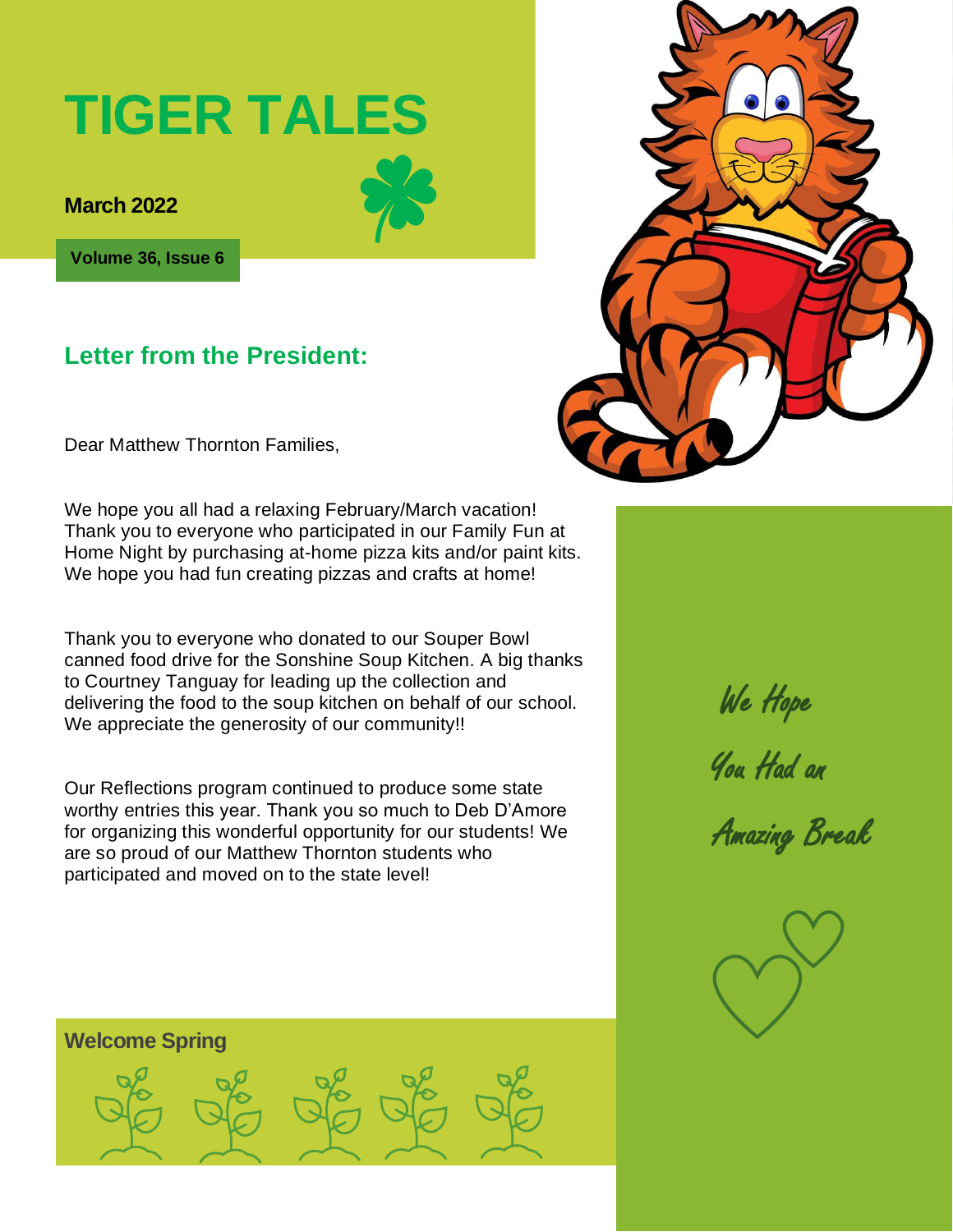The PTA is excited to offer something a little new this month: Turn Up the Fun Week! Previously, this was Turn Off the Screens Week, but we have updated it this year to include some family centered events for each night of the week. We hope you can come to some or all of the events offered and enjoy some family time together! Be on the lookout for a flyer coming home with details of each night!

Our next PTA meeting will be held in the MT library on Thursday, March 10<sup>th</sup> from 6-7pm. We hope to see you there!

**Jen Rich President**



### Thank you, Paint Party and Sal's Pizza in Derry for our Pizza and Paint night supplies!

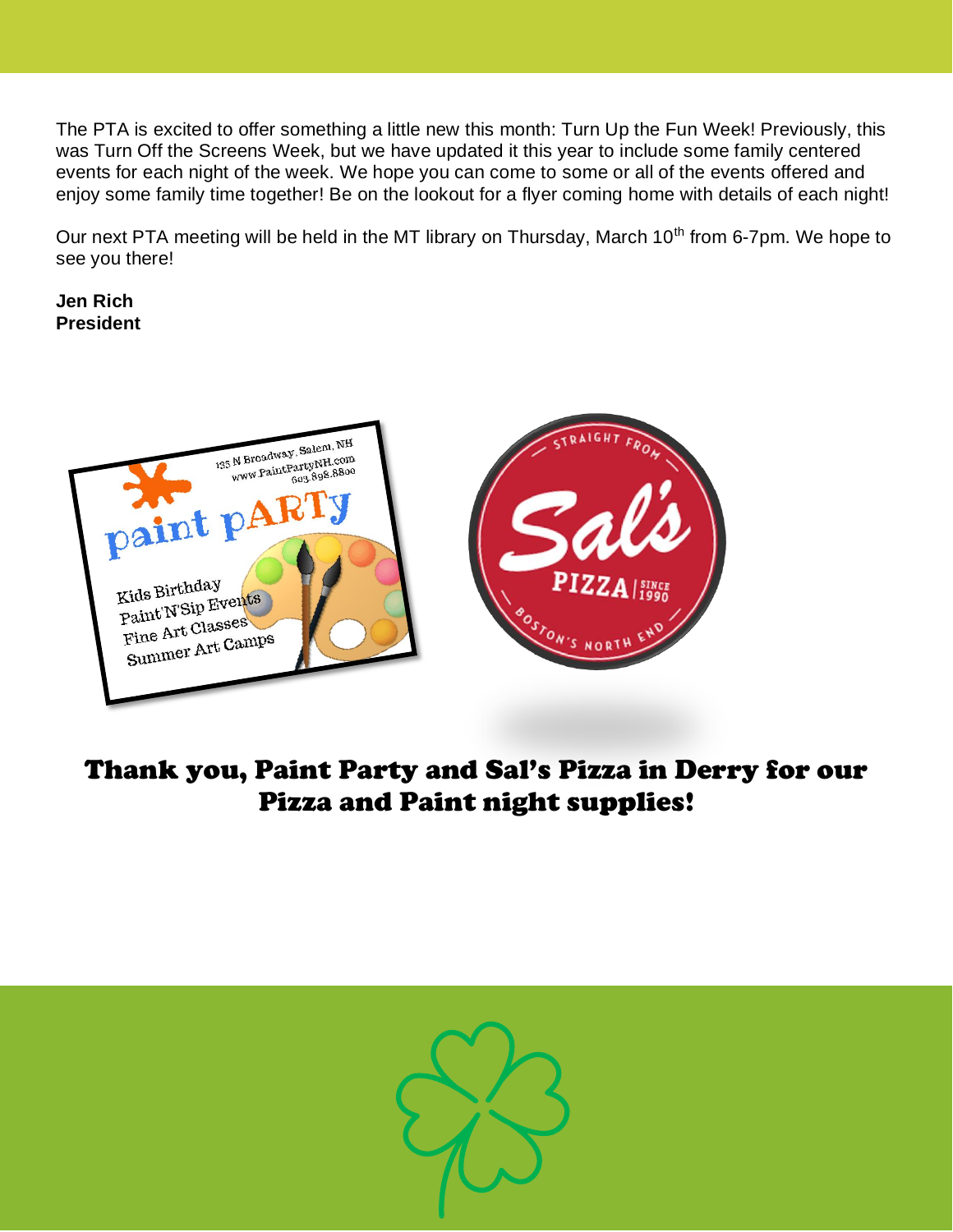## Principal's Corner:

Happy March, MT Families!

We had such a wonderful February with our 100<sup>th</sup> Day of School, Valentine's Day, Paint/Pizza Night, and 2/22/2022. There was a lot of fun buzz in the building as we prepared to enjoy vacation—Mr. Sicard even made us smile in his tutu that lit up! As we enter March, we begin to look toward Spring. We will have some Read Across America activities 3/7-3/11. We will look for leprechauns on St. Patrick's Day. We will send Trimester 2 report cards home 3/18, and then we begin the last third of the year. We will end the month with our Turn Up the Fun Week and PTA Book Fair with a focus on technology-free activities, like storytelling and yoga, for families to enjoy. I am hopeful we will be able to host some of our most treasured spring traditions in a more normal way.

Sincerely, Amity Small, your proud Principal

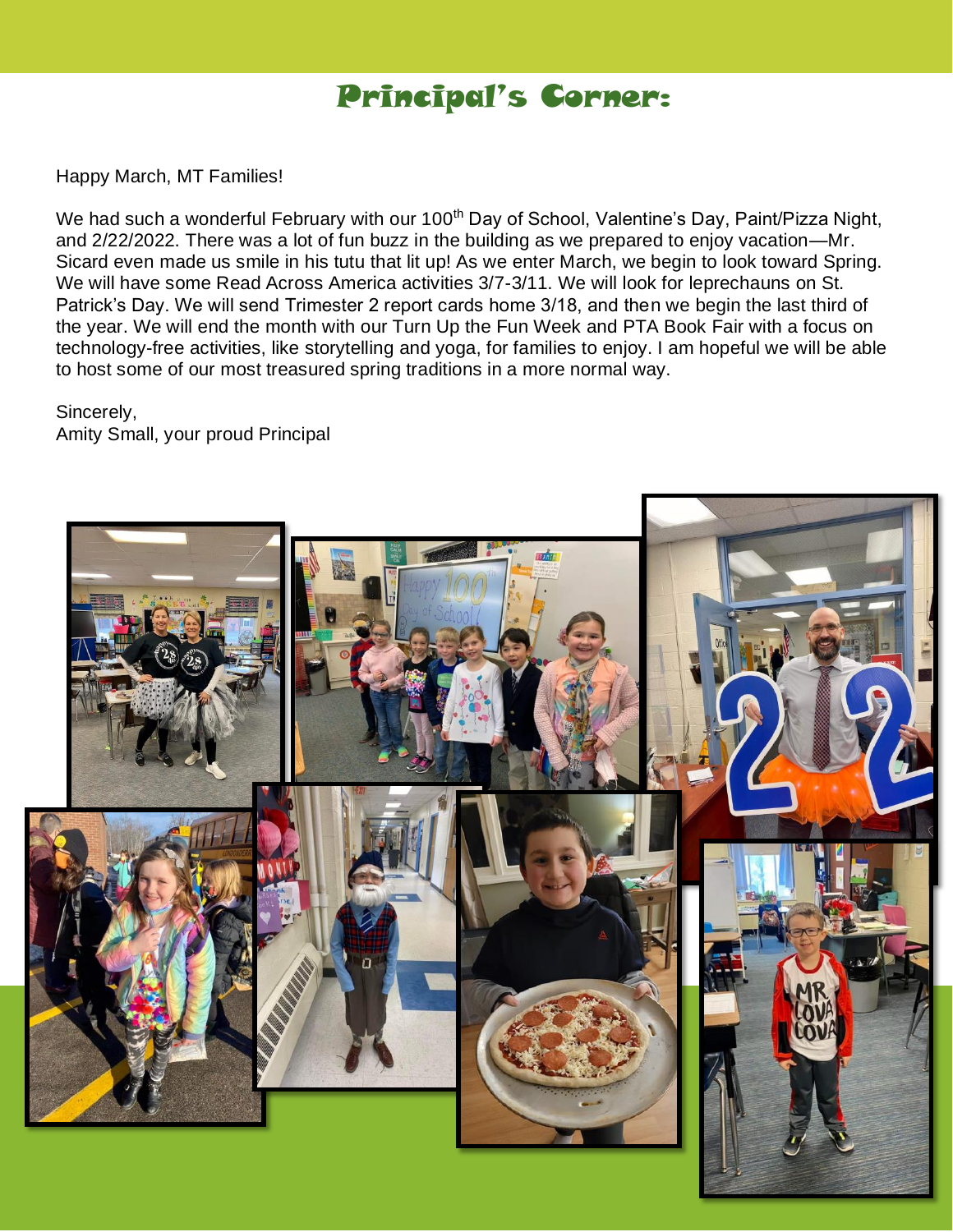

Chaired by Julie Gallagher

We are excited to announce Boosterthon is back this year! Keep an eye out because starting in April you will see opportunities to register your child for this fun and amazing fundraiser. Before April vacation, we will have the Boosterthon team on campus cheering our kids on as they host an energetic and motivational week centered around this year's theme "Sports City Worldwide". The week will end with a Fun Run on Friday, April 22. More details to come!

\_\_\_\_\_\_\_\_\_\_\_\_\_\_\_\_\_\_\_\_\_\_\_\_\_\_\_\_\_\_\_\_\_\_\_\_\_\_\_\_\_\_\_\_\_\_\_\_\_\_\_\_\_\_\_\_\_\_\_\_\_\_\_\_\_\_\_\_\_\_\_\_\_\_\_\_\_\_\_\_



Chaired by Erica Laue

Get ready for this year's Turn Up the Fun Week, March 21-25! We've got an exciting lineup of family activities prepared for you this year. Start the week off with a puppet show, unwind with yoga, get outside with a scavenger hunt, find some books at the book fair, and wrap it all up with a lovely garden-themed craft night. Keep an eye out for the details, coming soon!

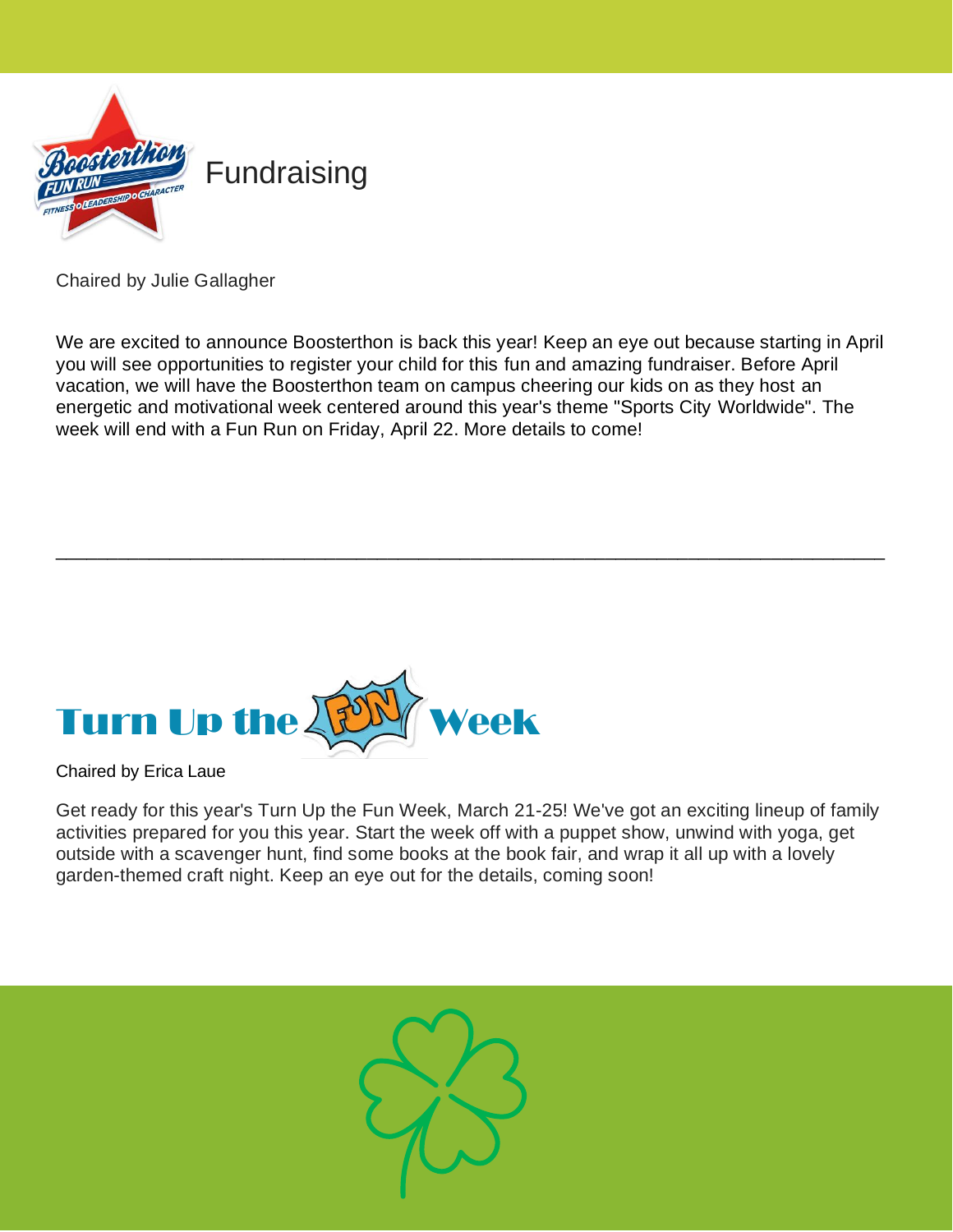The students and I would like to say Thank You to the PTA for purchasing the black lights for our Art room. We had a blast creating masterpieces during Glow Week. If anyone missed out because of the snow day, you will have an opportunity to try it out after break.

Sincerely,

Kelly Cowan